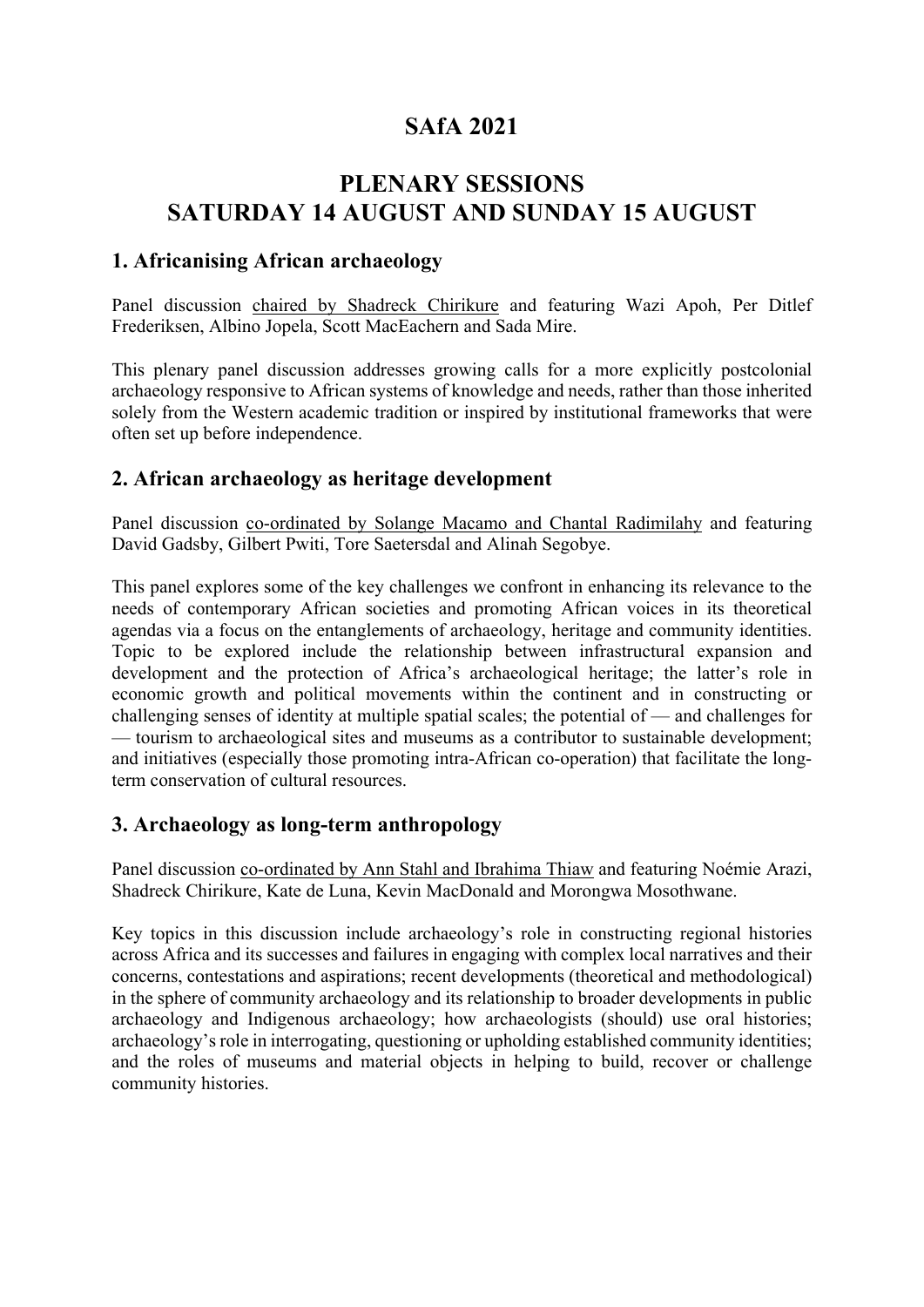## **4. Archaeology, climate change and societal resilience**

Panel discussion co-ordinated by Kristina Douglass and Emuobosa Orijemie and featuring Matt Davies, Chap Kusimba, Innocent Pikirayi, and Patrick Roberts.

Key topics in this panel include archaeology's potential for identifying future changes in climate and in mitigating their impact; the place of contemporary debates about climate change within the longer-term perspectives of climate change provided by archaeological research; the threats that climate change may pose to the future of African heritage resources; whether archaeologists can/should contribute to broader societal debates about climate change; and how far — if at all — the current climate emergency should encourage changes in how archaeology is practised, thought about and taught.

# **5. SAfA Biennial General Meeting**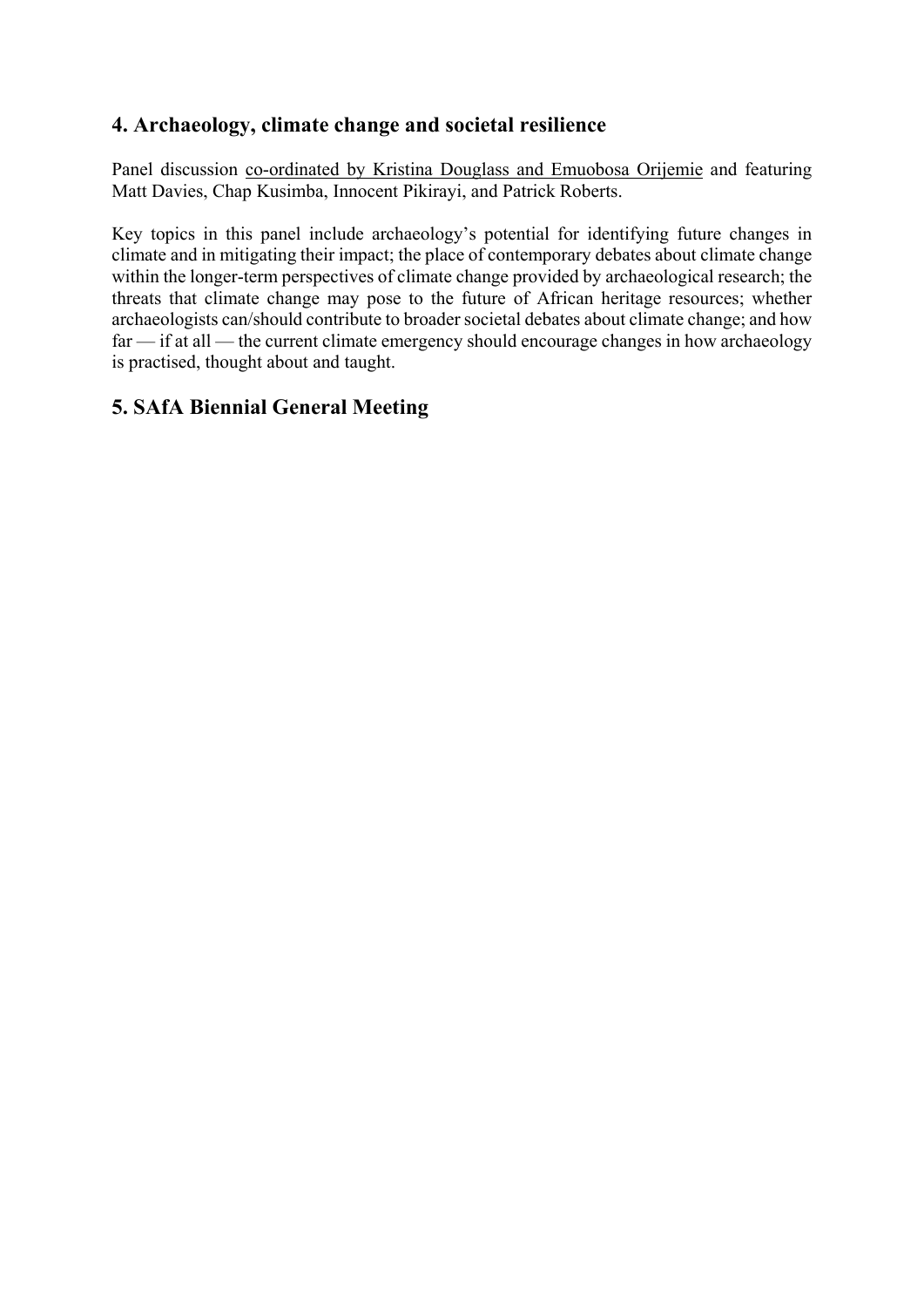# **TO FOLLOW AFTER 15 AUGUST 2021**

## **RESEARCH SESSIONS**

#### *1. African timelines: which geochronological perspectives*?

(Eslem BEN AROUS, Chantal TRIBOLO, Sallie BURROUGH, Simon ARMITAGE and Jean-Luc SCHWENNINGER)

eslem.ben-arous@mnhn.fr ctribolo@u-bordeaux-montaigne.fr sallie.burrough@ouce.ox.ac.uk simon.armitage@rhul.ac.uk jean-luc.schwenninger@rlaha.ox.ac.uk

The importance of absolute chronology for understanding the human past, including cultural and environmental changes, does not need to be demonstrated. Meanwhile, chronological tools (Radiocarbon, Luminescence, U-series/Electron Spin Resonance combined, AAR, Ar/Ar, K/Ar etc.) are constantly improved and these enhancements have benefited, among others, the study of the Palaeolithic in Africa. This session is dedicated to a non-specialist audience and will present these recent methodological improvements. Examples of their application to the African palaeolithic chronological framework throughout the Quaternary will be shown.

### *2. Chronology and dating of rock art*

(Adelphine BONNEAU and David PEARCE)

adelphine.bonneau@gmail.com david.pearce@wits.ac.za

A long-term difficulty in studying rock art world-wide is the lack of chronology and absolute dating. This problem is, if anything, more acute in Africa. Without clear chronologies it is difficult to correlate rock art with other archaeological and historical sources and, indeed, to perform subtle temporal and spatial studies of the art itself. The last decade has seen developments of dating methods and a considerable increase in the number of ages available for rock art images. This session draws together papers dealing with new data obtained on rock art in Africa (whether with relative or absolute dating), new methods for the investigation of its age, and discussions on the methods and their results and implications for African archaeology.

#### *3. Geoarchaeology and palaeoecology at open-air prehistoric sites*  (Michael TOFFOLO, Kristen WORTH and Britt BOUSMAN)

michael.toffolo@u-bordeaux-montaigne.fr kristen-nicole.wroth@uni-tuebingen.de bousman@txstate.edu

The interpretation of the archaeological record at prehistoric sites depends primarily on its degree of preservation. In this regard, caves and rock shelters may offer long sequences of relatively undisturbed deposits that help the preservation of artefacts and sedimentary matrix.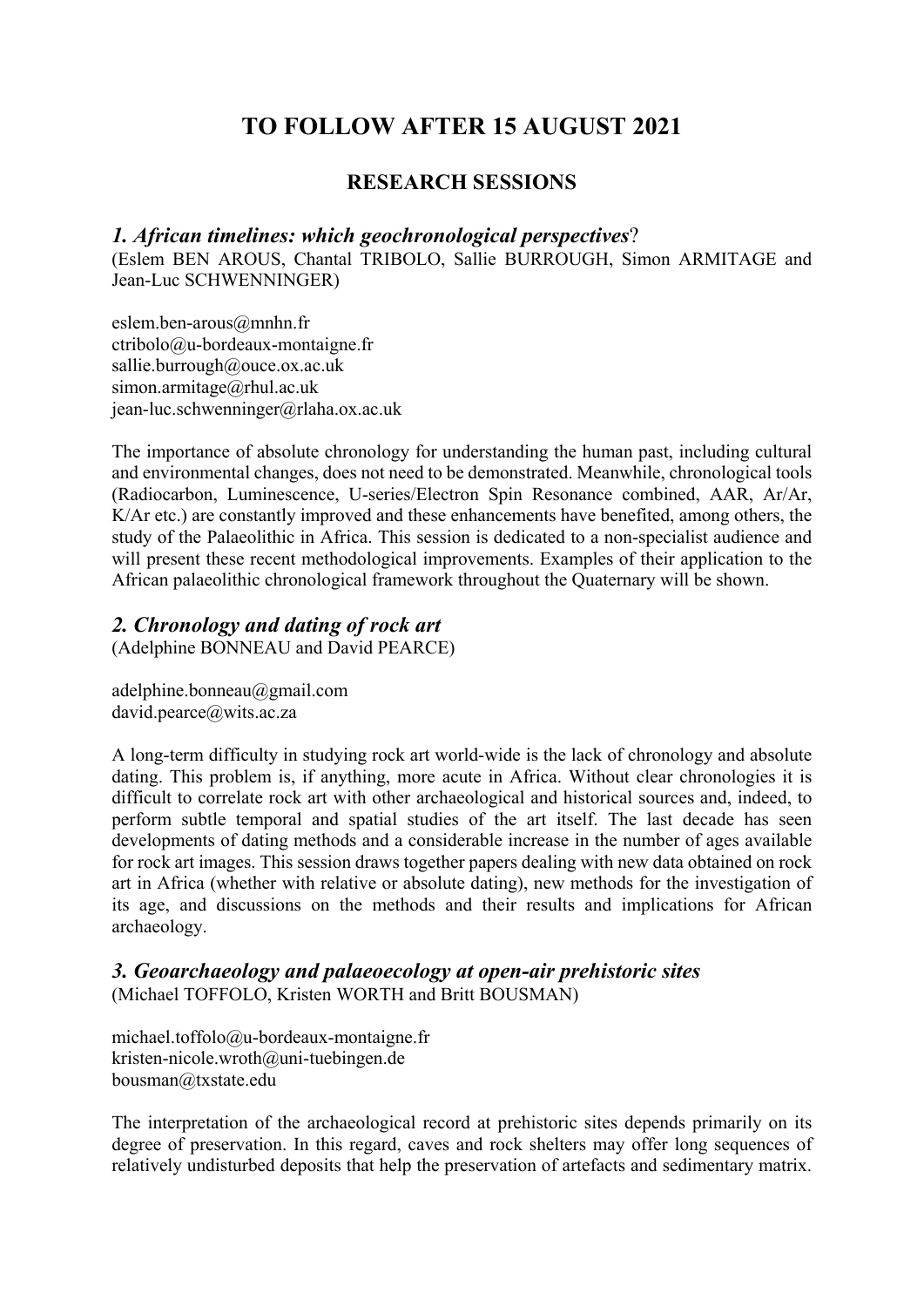However, sheltered sites are not always available and often provide a biased view of some important human activities, such as foraging behaviours typical of hunter-gatherer groups that took place in the wider landscape. This information may be retrieved from open-air sites, although these are located within active sedimentary systems that may alter or obliterate traces of past occupations. Such gaps in our understanding hinder the interpretation of humanenvironmental interactions at key stages of human evolution. There is thus a need to better characterise the depositional and taphonomic contexts of open-air sites by looking at both macroscopic and microscopic records, especially where sediments are affected by the action of water. This session therefore aims at exploring geoarchaeological and palaeoecological approaches that can improve the assessment of the archaeological record at prehistoric sites in alluvial and lacustrine landscapes. Methods may include (but are not limited to) micromorphology, infrared spectroscopy, absolute dating, stable isotopes, phytoliths, pollens and high-resolution spatial analysis.

#### *4. Stable isotopes: papers in honour of Julia Lee Thorp* (Michaela ECKER and Emma LOFTUS)

#### michaelasecker@gmail.com

Julia Lee-Thorp has made wide-ranging and influential contributions to African archaeology and hominin studies, primarily through the development and application of stable isotope techniques. She is well known for her research on early hominin diet and African palaeoenvironments in deep time. Her foundational doctoral research has particularly influenced how we analyse fossil remains and has substantially contributed to the establishment of carbonate geochemistry as an invaluable method in the archaeological sciences. In celebration of her career, this session presents diverse examples of new research that illustrate this legacy, including topics on palaeoenvironmental and dietary reconstructions and novel applications and methodological innovations of biogeochemistry within African archaeology. A keynote talk will provide an opportunity to reflect on how the field has developed over the last few decades.

#### *5. Early Stone Age technology and regionality*

(Rosa MOLL and Carmen MARTIN-RAMOS)

rosamoll6@gmail.com carmen.ramos.11@ucl.ac.uk

Early Stone Age (ESA) assemblages are found across the African continent, with archaeological assemblages ranging from 3.3 mya to 300 kya. Recent studies have revealed new sites and technocomplexes, as well as emphasising the need for inter-site comparative studies to determine the diversity of the Oldowan and Acheulean technocomplexes. This session brings together archaeologists working across the African continent who are interested in the technological trends of the Early Stone Age to present new and established studies and ideas that will hopefully lead to future collaboration. ESA archaeology is identified in multiple regions and advances in comparative work should begin to cover these questions of regionality. It may also be of interest to investigate and discuss the nature of transitional sites, behaviours and technologies. Exploring current hypotheses and theories will allow co-operation between institutions and researchers and new opportunities and avenues for insight.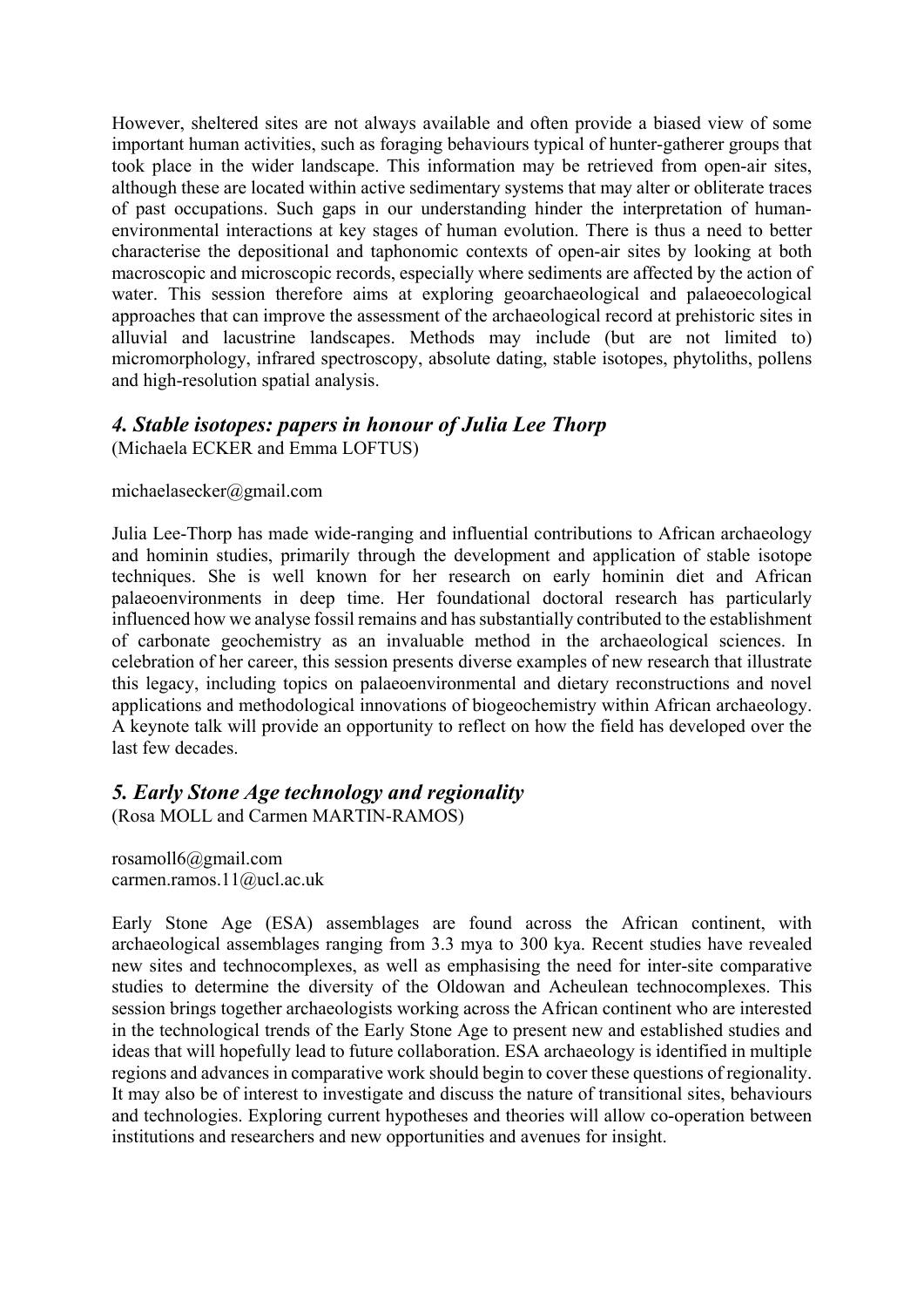## *6. Early Holocene paleoclimate and human adaptations in Africa: current state of research* (Amanuel BEYIN)

amanuel.beyin@louisville.edu

The early Holocene (*c.* 12,000–6000 years ago) was a period of remarkable ecological and cultural change globally. Emerging palaeoclimatic studies demonstrate multiple climatic swings between humid episodes and dry spells throughout this period. These climatic shifts are known to have stimulated novel cultural developments and human territorial expansion. Among other things, current research by Africanist archaeologists into this period seeks to elucidate how African foragers modified their adaptive behaviours in response to the prevailing environmental changes and how the cultural novelties that appeared during it may have contributed to the onset of food production and social complexity. With these overarching questions in mind, this session brings together archaeologists and geo-scientists whose research is contributing new archaeological, chronological and palaeoclimatic datasets, as well as new theoretical insights, to our understanding of early Holocene climatic conditions and human adaptations across all regions of Africa.

### *7. The PAGES Landcover6k land use group*

(Nadia KHALAF, Stefania MERLO and Leanne PHELPS)

n.r.khalaf@exeter.ac.uk stefania.merlo@wits.ac.za leanne.phelps@unil.ch

It has been acknowledged that land-use and land-cover scenarios used for climate modelling are simplistic, limited and often incorrect, making them unrealistic. As such, the PAGES LandCover6k initiative aims to produce data-driven reconstructions of past land-cover and land-use at continental and global spatial scales. The LandCover6k working group seeks to create comprehensive maps of human land use for different time-slices. The classification system used is the result of several years of consultation and refinement at workshops and meetings across research groups. Several methodological and practical challenges of developing generalised land use categories have been discussed within regional chapters. Although the African chapter of the project has participated in several working group meetings, issues central to the creation of land-use maps in Africa have not been discussed within the broader community of Africanist archaeologists. This symposium seeks to engage participants in a discussion on how the LandCover6k classification fits (or does not fit) in Africa. The session aims, first, to exemplify some of the work done so far on classification systems and regional maps, and second, to dive into vivid case studies and perspectives that illustrate the benefits and drawbacks of global land use classification approaches, as well as the political implications behind existing forms of land use representation in Africa.

#### *8. Complex societies revisited*

(Plan SHENJERE, Gilbert PWITI, Elton SAGIYA and Shadreck CHIRIKURE)

pshenjere2000@yahoo.co.uk gcpwiti@gmail.com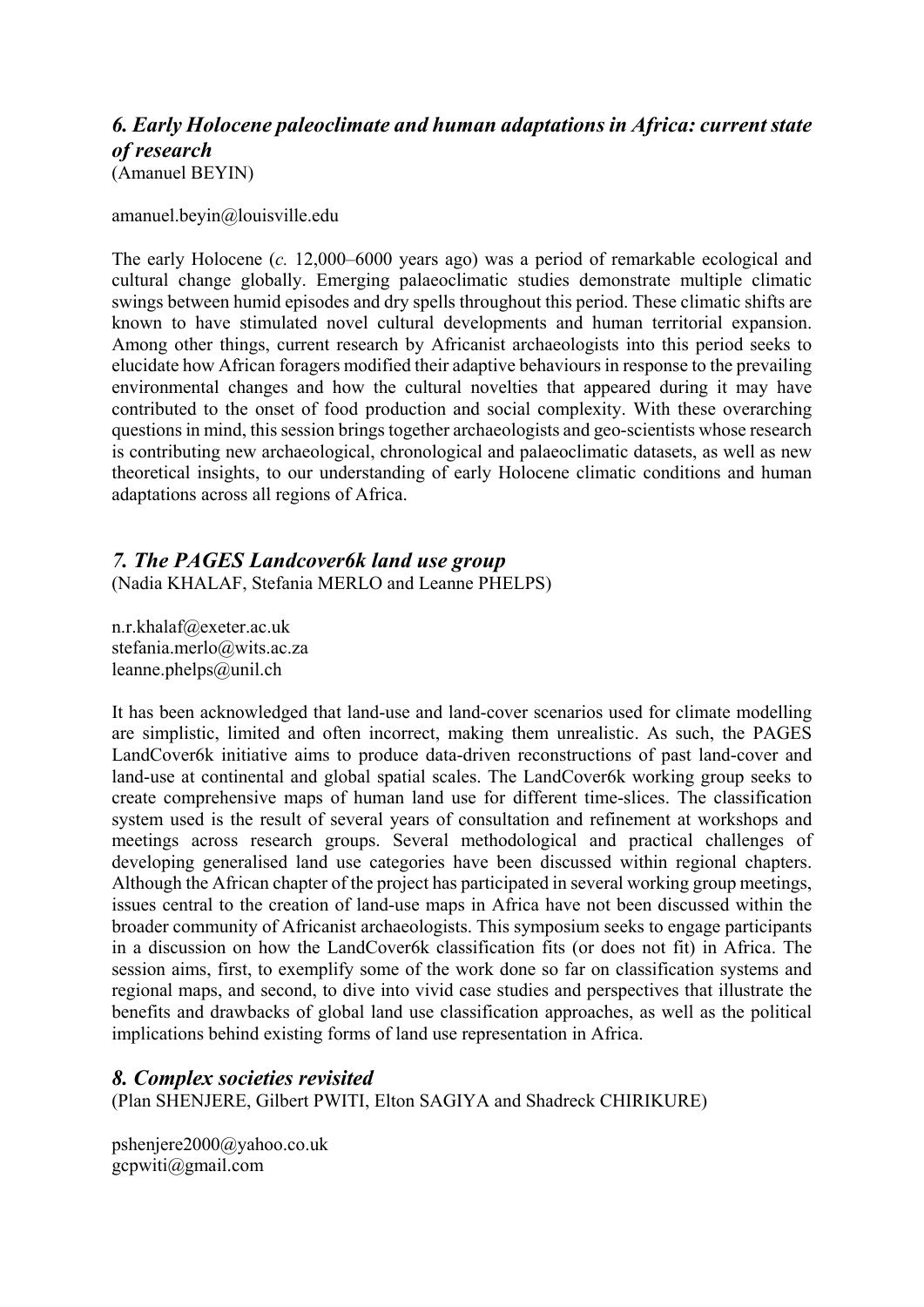mesagiya@gmail.com shadreck.chirikure@arch.ox.ac.uk

This symposium re-visits and explores the development of complex societies, either states or other polities, in Africa and the wide array of interactions that framed the relationship between them and the stateless societies in contact with them, either outside or within their borders. The objective is to provide a richer and more accurate vision of the developmental frameworks, nature and character of pre-colonial African complex socio-political formations. This includes exploration of the economic, religious, ideological and political factors that evolved into spheres where groups with highly different political systems could interact, co-operate or even develop shared identities based on common interests and the manifold ways in which authority, legitimacy and control were achieved or contested. An understanding of these developments has direct relevance to societies today and in the future, particularly in those contexts where there are demonstrable historical and cultural links between the past and the present people. This session invites papers from archaeology and related disciplines in the form of reports on recent research, re-examinations of past approaches and theoretically based papers offering new paradigms for the investigation and understanding of the road to complexity on the African continent that cover: 1) interactions between African states and stateless societies in a broad sense (from Ancient Egypt to the twentieth century); 2) the role of minorities within African states; 3) strategies of statehood and state consolidation; and 4) strategies of dissent and resistance. Note that the session focuses on African complex systems (states) and does not examine the interactions between colonial European powers and African societies.

## *9. Technologies and terminologies of subsistence*

(Marianna FUSCO and Rocco ROTUNNO)

marianna.fusco86@gmail.com rocco.rotunno@uniroma1.it

Though often marginalised in the development of models for food procurement, production and management, Africa presents unique and theoretically informative case studies for global comparison. The archaeological record from the mid-late Pleistocene up to the early and middle Holocene presents an extraordinary wealth of data concerning the adoption of different subsistence strategies related to environmental changes and cultural variability. From food's production/procurement to food processing and consumption and on to its ultimate discard, the stages and actions performed are commonly indicative of social identity and complexity. Reconstructions and interpretations of the relationship between people and food are more often weakened by inadequate terminologies considering recent advances in archaeological research. This session aims to draw together research and data gathered from African prehistoric contexts. With a focus on the northern and eastern parts of the continent, the contributions will help to develop updated explicative models to better define the highlighted variability of subsistence strategies within human groups and cultural entities. The following research topics are emphasised: 1) technologies and economies (lithic analysis, pottery studies, faunal and botanical remains; 2) landscape and sites (landscape and territorial analysis, site function, environmental studies; 3) people and mobility (bioarchaeological analysis, mobility patterns, trade and exchange studies).

*10. Entangled Africa: interactions, relations and networks within Africa* (Alexa HÖHN and Friederike JESSE)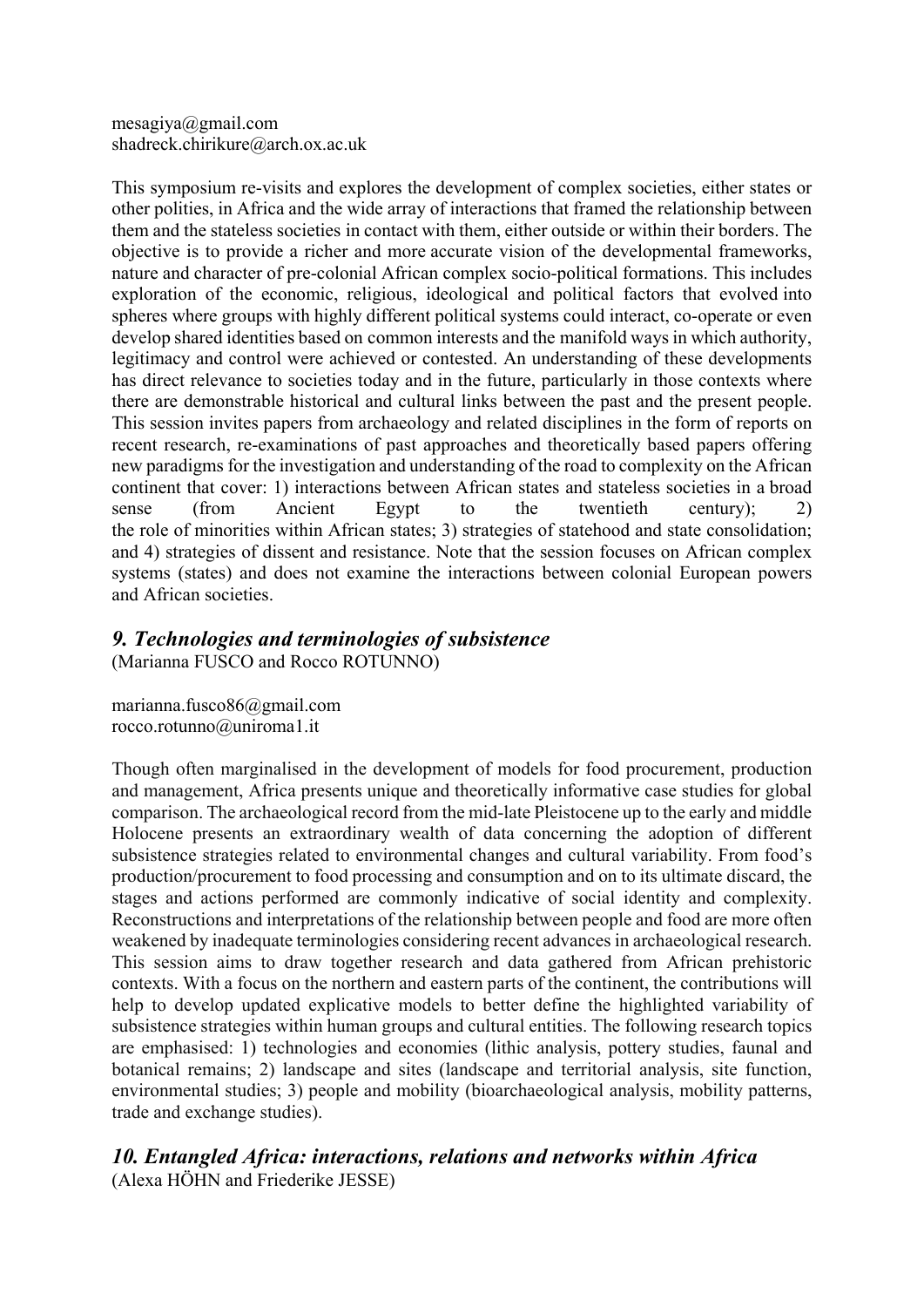a.hoehn@em.uni-frankfurt.de friederike.jesse@uni-koeln.de

This session addresses questions of entanglements and their contribution to the formation and development of human societies in Africa in the past. Presentations address intra-African interactions, whether they involve the transfer of ideas, knowledge, material culture, animals, plants or people. The spatial scale of entanglement may cover long distances or be confined to a limited area. In addition, the means of interaction (e.g. migration, trade, networking or war), the necessary infrastructure (e.g. pack animals, routes and roads, marketplaces), the external conditions and the motivations for entanglement and interaction are all of interest. The session includes theoretical and methodological papers as well as case studies aiming at a better understanding of the indicators, forms, patterns and consequences of entanglement and interaction within Africa. It is hosted by researchers involved in the project "Entangled Africa: Intra-African relations between rain forest and Mediterranean, *c.* 6000–500 BP" (https://www.dainst.blog/entangled-africa/en/home/), but seeks to initiate discussions with researchers from outside the project working on or interested in this challenging subject.

#### *11. Landscape perspectives*

(Carla KLEHM and Abigail STONE)

cklehm@gmail.com acston1@ilstu.edu

Landscape archaeology is a productive framework for contextualising spatial relationships over time with landscapes providing reference and context for human activity. Theoretical and methodological approaches vary widely, as do the temporal and spatial scales for research activities. Regardless of this, landscape archaeology is fundamentally about humans and their relationships with both the built and the 'natural' environment (with the recognition that the latter almost always has anthropogenic alterations, whether intentional or not). This session concerns landscape archaeology as it has been taken up by African archaeologists. With the longest record of human history, as well as having an enormously diverse range of environments and correspondingly varied human responses (social, economic, political) to their surroundings, Africa is a rich subject for landscape approaches to archaeology. Accordingly, this session includes papers from multiple places, periods and perspectives. The papers consider how they use the concept of "landscape," their corresponding research design and their contribution towards local and broader archaeological contexts. The session aims to build a set of present and emerging approaches that will collectively add value to our understanding of past and present human-environmental relationships in Africa.

# *12. Sudan under the rule of Sennar. Material culture perspectives on Nubian society in the Funj period*

Dorotea DZIERZBICKA and Maciej WYZGOŁ

d.dzierzbicka@uw.edu.pl m.wyzgol.erc@uw.edu.pl

This session discusses topics related to Nubian society in the Funj period with special focus on its material aspects. The main focal point is on the changes that occurred in the wake of the fall of the Christian kingdoms and the transition to Islam in the fourteenth-sixteenth centuries, how these changes influenced social structures and identity of the Nubians and how Islam was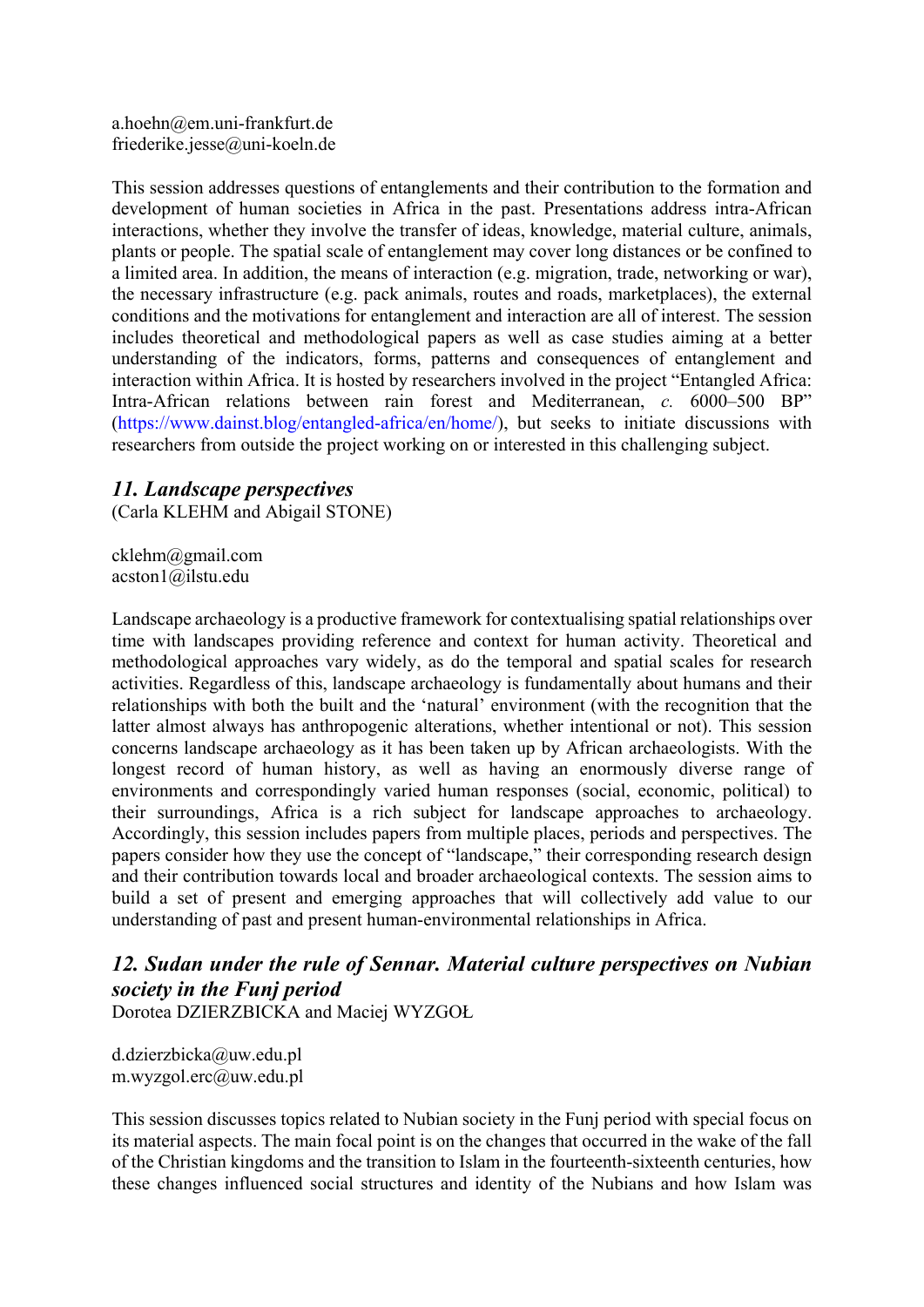perceived and adapted by the inhabitants of the Middle Nile Valley. The growing volume of material evidence on the life of Nubians in the Funj Period provides an opportunity for revisiting ethno-historic sources concerning Nubian society, which were very often written from a Eurocentric viewpoint. Papers present archaeological studies focused on the Funj period, socio- historical research and discussions on the role of the Funj material culture in Sudan's heritage and studies of memory.

## *13. The Sahel: rethinking 'marginal' environments*

(Mike BRASS, Isabelle GREGORY and Paul SERENO)

michael.brass@ucl.ac.uk iv219@cam.ac.uk dinosaur@uchicago.edu

To what extent is marginalisation grounded in historical trajectories? This session examines the marginalisation of dynamic areas, specifically the Sahel. While it is a transitional place in terms of its ecoclimate and biogeography, the Sahel nevertheless hosts a diversity of life and cultures over a span of 5400 km, from the Atlantic Ocean to the Red Sea. It is defined by a diversity of environments, people and history, but is also an area that continues to face desertification and social instability. Papers consider two main themes. The first of these considers the dynamism of 'marginal' environments. What are the historical dynamics behind some areas being overlooked and thereby excluded from research, how has this impacted the current knowledge of a particular region and how are individual research projects working to overcome this? Secondly, the session considers how, despite a wealth of cultural heritage, indigenous research programs and heritage preservation are poorly developed in communities living in what have long been regarded as modern marginal environments across most of northern Africa. This theme therefore provides an opportunity for papers on new initiatives for local educational and heritage preservation programs, as well as work on developing methods and approaches based on local knowledge.

## *14. Les États Sénégambiens sous l'ère atlantique: les dynamiques de l'économie monde dans la traite atlantique*  (Sidy NDOUR)

sidy.ndour@ulaval.ca

Cette session examine l'impact de la mise en place de l'économie monde sur les sociétés sénégambiennes sur la longue durée. Elle examine l'évolution des sociétés sénégambienne sous l'ère atlantique dans une perspective régionale (Sine et Saloum, Gaadjaga, Baol, Buundu, etc.) et sous-régionale (Sénégal, Gambie et Guinée). Également, elle étudie la manière dont les sociétés sénégambiennes et occidentales ont interagi dans le temps et l'espace.

## *15. Igbo-Ukwu at 50*

(Susan McINTOSH and Akin OGUNDIRAN)

skmci@rice.edu ogundiran@uncc.edu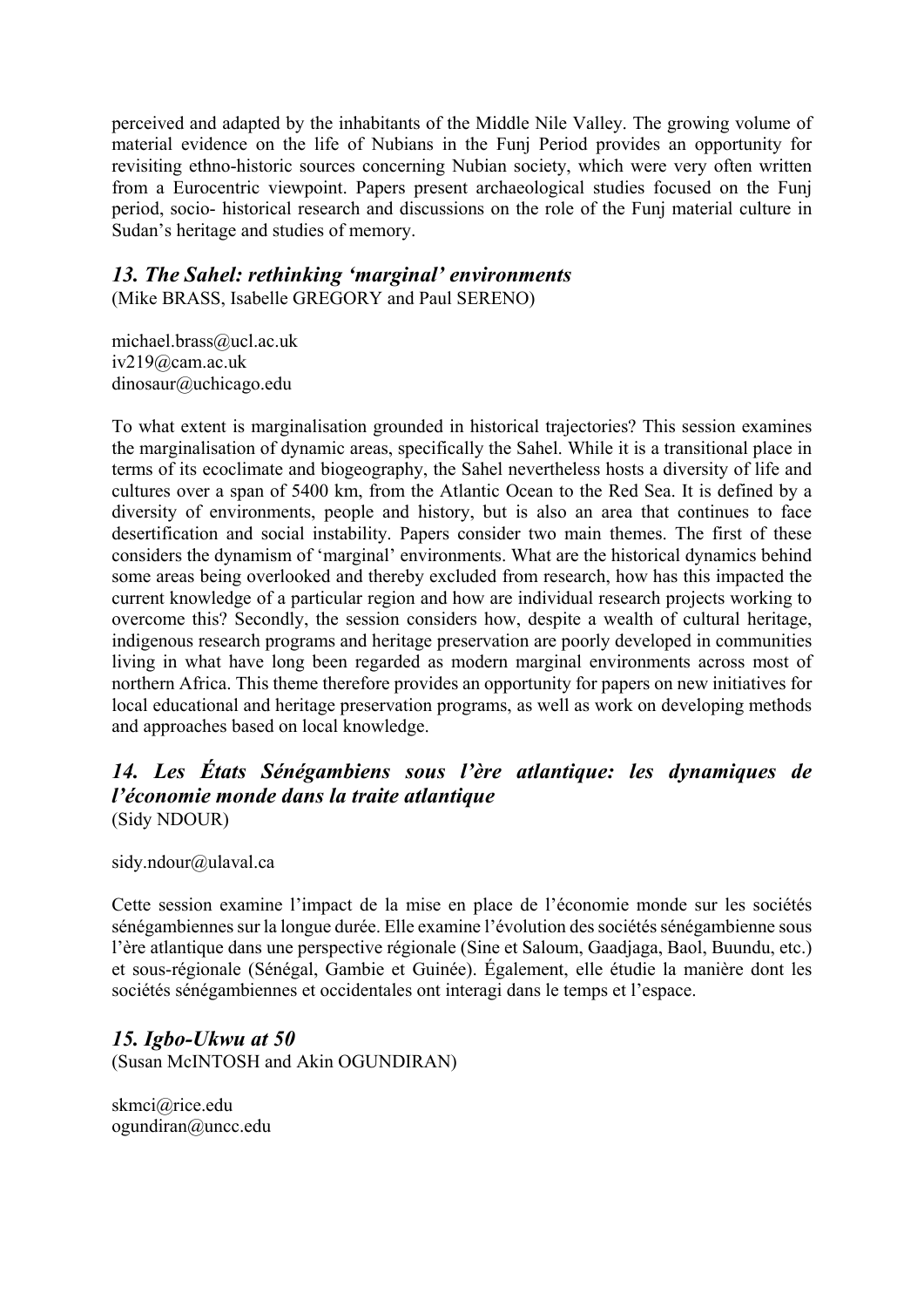Fifty years after the landmark publication of excavations at Igbo Ukwu by Thurstan Shaw, the site remains one of the most iconic, enigmatic, and sumptuous sites ever documented in West Africa. Its astonishing corpus of 75 kg of copper and bronze artifacts, plus over 165,000 glass and carnelian beads, has generated debate for decades on the possible origins of these materials and their likely chronology, given radiocarbon dates with a 2-sigma range between the eighth and twelfth centuries AD. Celebrating the fiftieth anniversary of Shaw's publication, this session focuses on recent archaeological, archaeometric, radiometric and analytic studies that provide new evidence for understanding the context and connections of Igbo Ukwu, and new insights into its local and global intersections.

## *16. Prehistory and palaeoenvironments of Central Africa*

(Christopher KIAHTIPES, Karen Lupo and Dave SCHMITT)

kiahtipes@usf.edu klupo@mail.smu.edu neotoma3@gmail.com

Central African rain forests have long presented challenges to archaeological research. Densely vegetated landscapes, highly eroded surfaces, and disturbed acidic sediments obscure the visibility of archaeological materials and limit site preservation. Armed with an absence of evidence, many conventional portrayals cast rain forests as depauperate and vulnerable biomes where permanent human settlement requires food production and climatically or anthropogenically driven forest degradation. This stance is contradicted by a growing body of evidence supporting long-term human influence on global rain forests as well as on key African biomes. These interpretations influence management and conservation policy, which does not benefit from treating forests as homogeneous, either as relicts of past human impacts or true wilderness. Recent research has produced archaeological and palaeoecological proxy data that speak to the timing, context, and nature of human occupations of Africa's rain forests. From hunter-gatherer occupations to the spread of food production, metallurgy, and Bantu languages, this session brings together scholars from a variety of disciplines to present recent data on the archaeological and palaeoecological record of the Congo Basin. Together, the papers in this symposium outline the state of archaeological and paleoenvironmental knowledge in Central Africa's rain forests and define research questions for the future.

# *17. Southern Tanzania and human origins: papers in honour of Pam Willoughby*

(Katie BIITNER and Pastory BUSHOZI)

biittnerk@macewan.ca pbushozi@udsm.ac.tz

This honorary session offered to Professor Pamela Willoughby as she approaches retirement brings together past and present students and colleagues who have contributed to her examination of the archaeological and cultural heritage of southern Tanzania. For fifteen years Prof. Willoughby has been the principal investigator of the Iringa Region Archaeological Project (IRAP) in the Iringa Region of south-central Tanzania and for decades before this worked in the Mbeya Region of south-western Tanzania. This session will focus on the archaeological record of southern Tanzania including a history of research, evidence for the origins of modern humans, lithic technologies in the Middle and Later Stone Ages, Iron Age production and subsistence practices, the ethnoarchaeology of Iringa baskets and cultural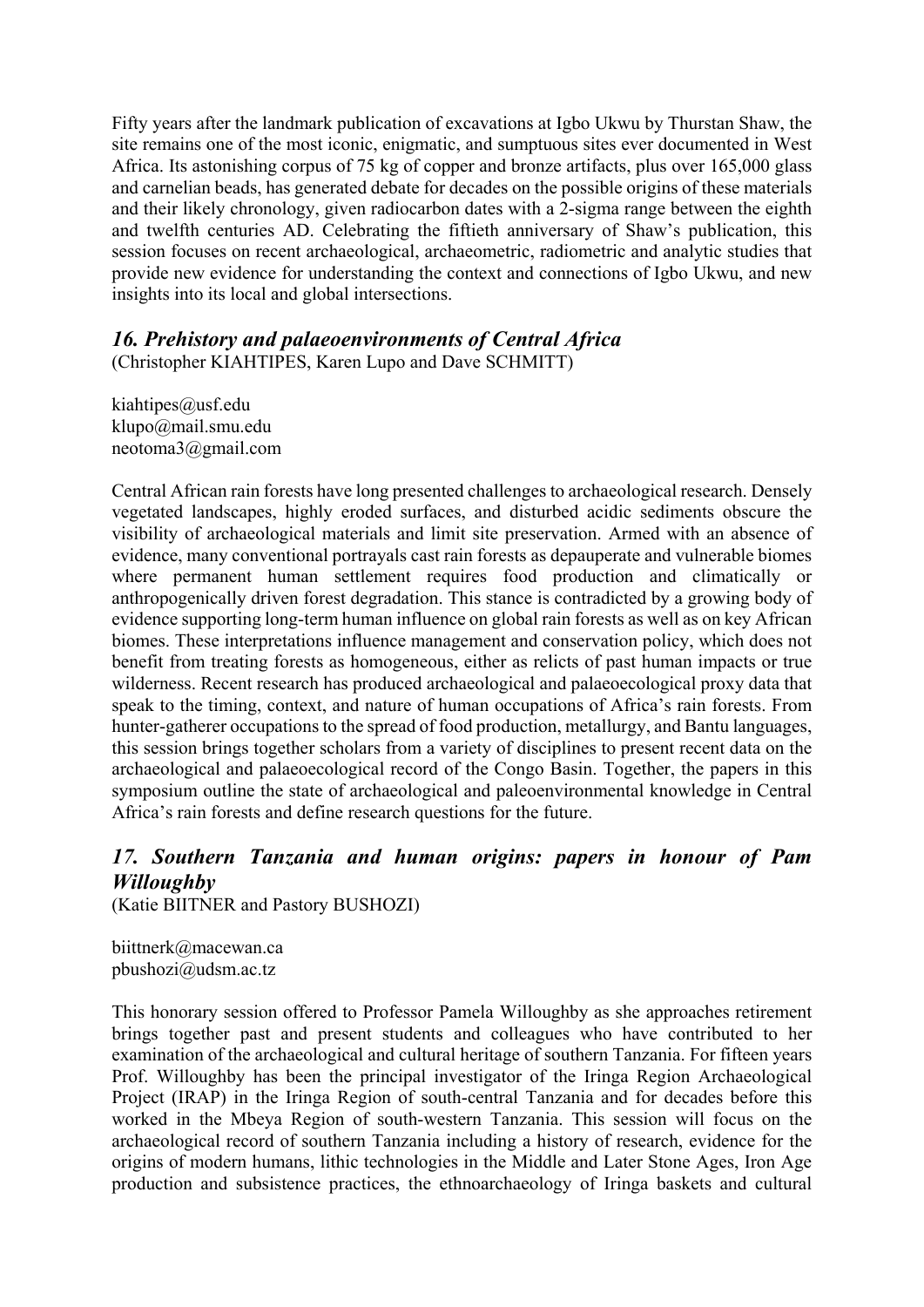heritage and public outreach. The implications and outcomes of the research done to date and future directions for work in this critical region will be examined.

### *18. Madagascar and the southwestern Indian Ocean*

(Zoe CROSSLAND and Chantal RADIMALAHY)

zc2149@columbia.edu radimilahych@gmail.com

This session provides an opportunity to gather researchers working on the archaeology of Madagascar to present and discuss research from across the island. Madagascar has recently attracted more attention from scholars as interest has grown in its connections across the Indian Ocean and the Mozambique Channel. Given the island's enormous size, researchers working in disparate areas rarely have the chance to meet each other to learn about and discuss recent developments. This session therefore deliberately includes researchers working in different regions of the island, both those who have worked there for decades and those who have more recently initiated projects with the aim of sharing results and in the hope of building a framework for future study and collaboration.

### *19. Hunter-gatherer mineral resource use in southern Africa*

(Laure DAYET, Guilhem MAURAN and Patrick SCHMIDT)

laure.dayet@univ-tlse2.fr guilhem.mauran@mnhn.fr patrick.schmidt@uni-tuebingen.de

Mineral resources were long exploited by hominins: anvils, cutting tools, hammerstones, projectile points, grindstones, pigments, etc. Their exploitation requires them to be transported from the geological sources where they are available to the places where they are used, normally human occupational sites. In this respect, raw materials are major proxies of human mobility and territoriality. At a broader scale, long-distance acquisition through mobility, exchanges of resources or manufactured goods may reflect group interactions and networks. The choice of certain techniques for processing them (heat treatment, pressure flaking, etc.) yields important information on the social organisation of groups (level of technical skills, specialisation, etc.). Moreover, functional and symbolic preferences for certain raw materials might represent essential markers of human cultures. Raw material characterisation and sourcing have gradually developed during the past decades and are now powerful tools for addressing these issues, especially in southern Africa where raw material studies have the potential to shed new light on hunter-gatherer socio-economical organisation through time.

#### *20. Populations and interactions in late Holocene southern Africa* (Tim FORSSMAN and Iris GUILLEMARD)

tim.forssman@up.ac.za iris.guillemard@gmail.com

Southern Africa's Late Holocene sequence integrates a wide array of identities and cultural sequences that frequently overlap. Hunting and gathering societies, for example, lived in contrasting environments and expressed variation in terms of material culture, mobility patterns and exploitation of natural resources. From around 2000 BP, evidence of sheep occurs in LSA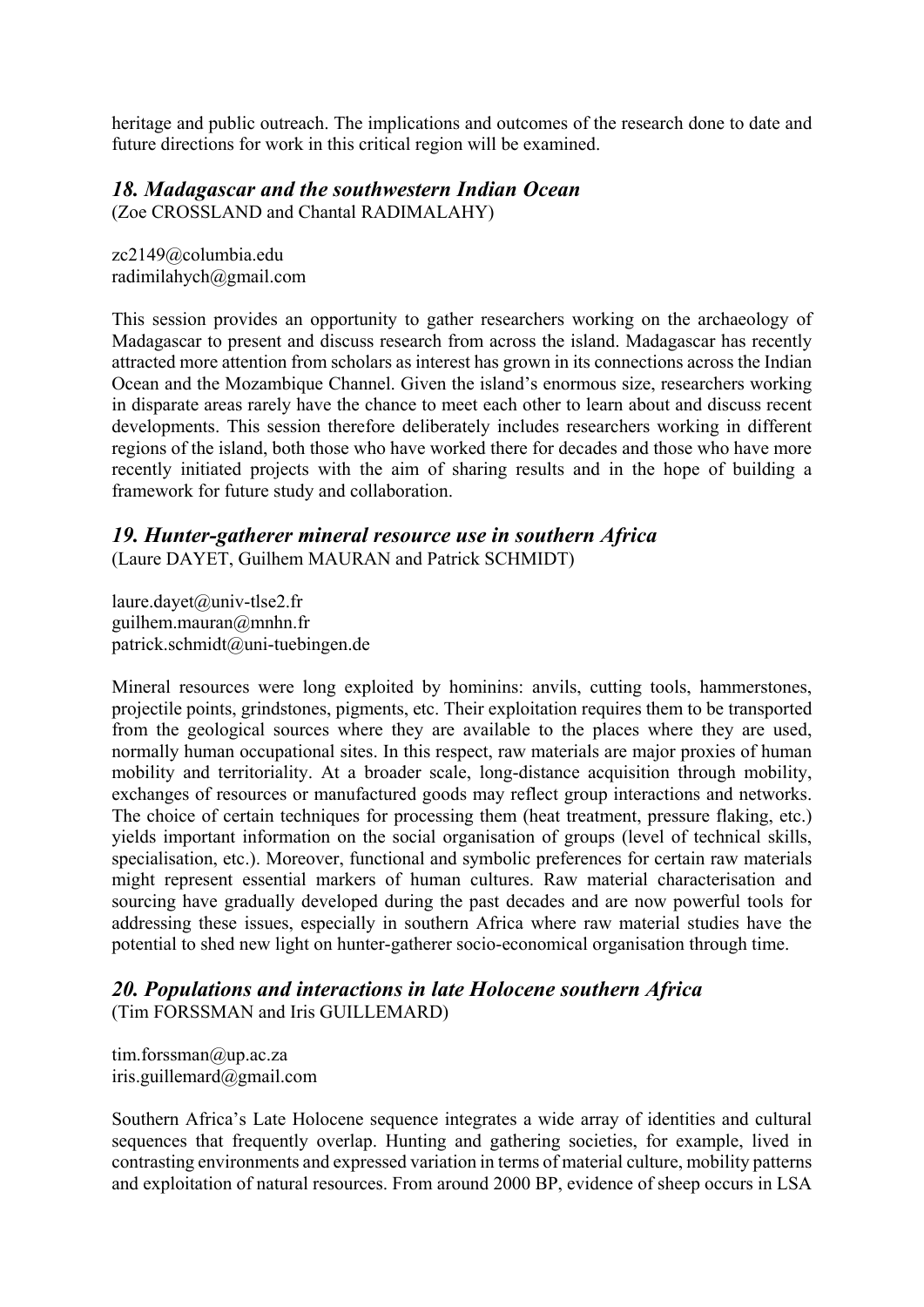contexts which some suggest indicates the arrival of livestock herding, stone-tool producing communities. It is followed a few centuries later by the appearance of agropastoralist communities associated with several widespread migrations. Archaeological, linguistic and genetic studies have highlighted the many interactions occurring between groups of people during this time. Beyond these interactions, the internal dynamics of diverse societies are also considered as factors of change, notably regarding the adoption of food-producing economies. This session aims to review the archaeological sequence of the Late Holocene in order to investigate the relationships between societies practicing different or episodic subsistence strategies and engaging in various forms of social, economic and political networks across southern Africa. Theoretical perspectives on how to conceive past populations, by moving away from essentialist conceptions, will be encouraged. Researchers from different fields, including archaeology, rock art, anthropology, linguistics and genetics are invited to contribute to the discussion.

## **WORKSHOPS**

*Archaeology in Zambia: new and ongoing work* (Evin GRODY and Zach McKEEBY)

efg2122@columbia.edu zmm5qr@virginia.edu

In recent years an increasing number of research projects have launched in Zambia, loosely centred around understanding the country's history and its place in the history of the larger subcontinent. Given the richness of this region and the breadth of research, these recent and ongoing projects have likewise been wide-ranging and multidisciplinary. This workshop seeks to highlight the exciting scope of this new research and to provide an opportunity for various researchers and teams working on the archaeology and history of Zambia to discuss recent research from across the country. Overall, it examines the rich and dynamic relationships between humans, technology, plants, animals and the broader landscapes within which they have all interacted in Zambia.

## **ROUNDTABLES**

*Cultural heritage management: the question of private collections and how to deal with them* (Friederike JESSE and Tilman LENSSEN-ERZ)

friederike.jesse@uni-koeln.de

When discussing cultural heritage management in Africa we should not forget about the many private collections existing in Europe, America and other places of the world. Many of them were established by travellers interested in Africa but nevertheless circumventing legal prescriptions and not considering that their behaviour is considered disrespectful by most Africans. At least some of these collections are comparatively well documented and curated. From time to time our institute gets requests about whether we are interested in such a private collection of archaeological artefacts. This is mainly the case when the original collector dies and his or her heirs are not interested in the collection. To deal with such requests is always a difficult task, not only because they are illicit but also because possibilities for curation at single institutes are limited and there is no central institution dealing with this question whom one